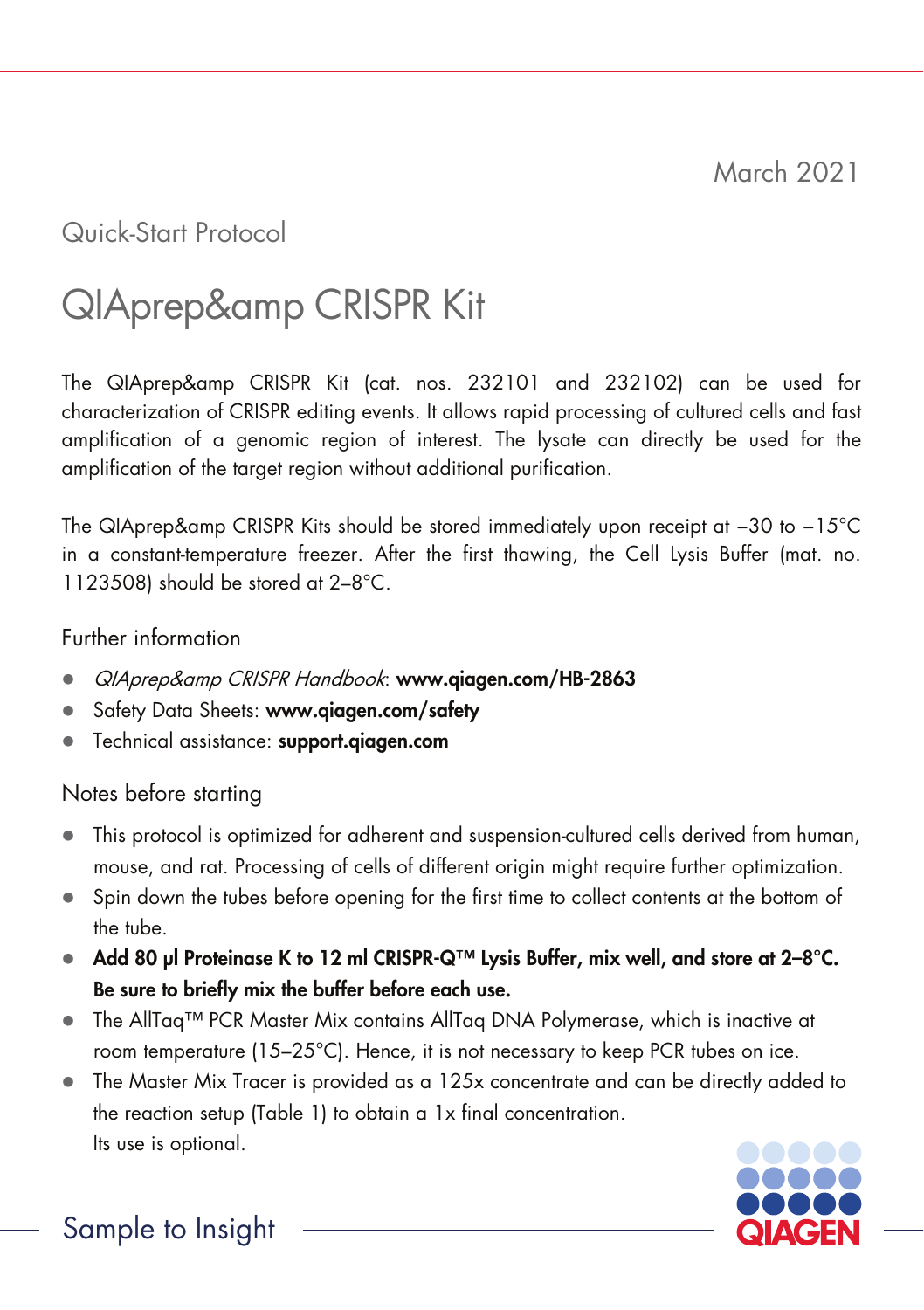- Reactions containing the Master Mix Tracer can be directly loaded onto agarose gels after cycling. The dye runs at 50 bp on a 1% agarose gel.
- $\bullet$  When using other amplicon detection methods than agarose gels (e.g., QIAxcel®) Advanced), the Master Mix Tracer should not be added to the PCR reaction.

### <span id="page-1-1"></span>Sample lysis: Adherent cells

The volumes are optimized for confluent adherent cells in 96-well plates. Detailed information on additional plate formats can be found in the handbook. When working with trypsinized cells or semi-adherent cells, collect floating cells and treat them as described in ["Sample lysis:](#page-1-0)  [Suspension](#page-1-0) cells".

- 1. Preheat a thermal cycler at 80°C.
- 2. Wash the cells with PBS.
- 3. Lyse the cells by adding 50 µl Cell Lysis Buffer supplemented with Proteinase K.
- 4. Incubate for 15 min at room temperature.
- 5. After incubation, pipet the cell lysate 10–15x times up and down and transfer the lysate to an appropriate tube or plate.
- 6. Incubate the lysate for 10 min at 80°C in a thermal cycler.
- 7. The cell lysate can directly be used for the PCR amplification or stored at −20°C. Note: It is recommended to store the lysate in small aliquots to avoid repeated freeze−thaw cycles.

<span id="page-1-0"></span>Sample lysis: Suspension cells

- 1. Preheat a thermal cycler at 80°C.
- 2. Harvest CRISPR-edited cells at 500 x  $g$  for 5 min at 4 °C.

Note: Centrifugation speed and time might need to be adjusted depending on cell type and cell number.

3. Carefully remove the supernatant and wash cells with PBS.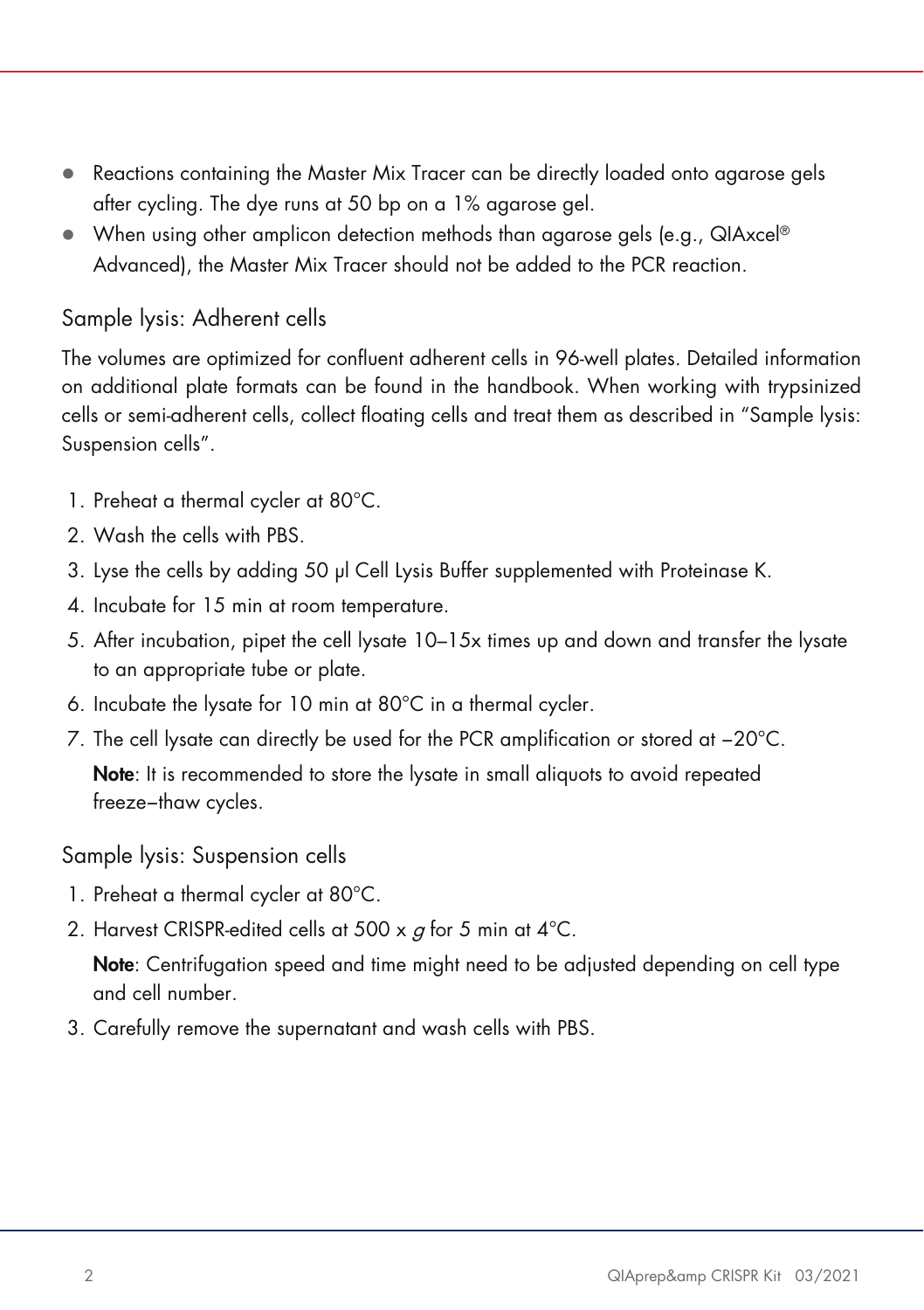4. Resuspend the cell pellet in Cell Lysis Buffer containing Proteinase K. The volume of the lysis buffer is dependent on the cell number. Optimally, the lysate should contain 10−3000 cells/µl.

Note: Exceeding the upper limit of cells per microliter can negatively affect lysate preparation and PCR performance.

- 5. Incubate cell suspension for 15 min at room temperature.
- 6. After incubation, pipet cell lysate 10–15x times up and down.
- 7. Continue with step 5 of the ["Sample lysis: Adherent](#page-1-1) cells" protocol.

PCR amplification of target region using CRISPR-Q Custom PCR Assays

- 1. Thaw all PCR components listed in [Table 1](#page-2-0) and mix thoroughly before use.
- 2. Prepare a reaction mix according to [Table 1.](#page-2-0)

Note: A negative control (without template) and a positive control using the provided CRISPR-Q Control PCR Assay should be included in every experiment.

| Component                              | Volume/reaction      | <b>Final concentration</b>            |
|----------------------------------------|----------------------|---------------------------------------|
| AllTag Master Mix, 4x                  | $5 \mu$              | 1x                                    |
| CRISPR-Q Custom PCR Assay, 20x         | $1 \mu$ <sup>*</sup> | 1x                                    |
| Cell lysate (template)                 | $5 \mu$              | 10-40,000 cells/reaction <sup>t</sup> |
| Optional: Master Mix Tracer, 125x      | $0.16$ pl            | 1x                                    |
| Optional: Q-Solution <sup>®</sup> , 5x | $4 \mu$ <sup>#</sup> | 1x                                    |
| RNase-free water                       | Variable             |                                       |
| <b>Total reaction volume</b>           | $20 \mu$             |                                       |

#### <span id="page-2-0"></span>Table 1. PCR reaction setup

When using CRISPR-Q Control PCR Assay (20x), please add 1 µl per reaction. When using other assays, please refer to the AllTaq PCR Core and Master Mix Kits Handbook for more information.

† Number of cells per reaction is dependent on lysis protocol, cell type, plate format, and target of choice. Cell number may need further optimization. See handbook for more information.

- ‡ The QIAprep&amp CRISPR Kit is provided with Q-Solution, which facilitates amplification of templates that have a high degree of secondary structure or that are GC-rich. When using Q-Solution for the first time with a particular primer-template system, always perform parallel reactions with and without Q-Solution.
- 3. Mix the reaction mix gently but thoroughly and dispense appropriate volumes into PCR tubes or wells of a PCR plate.